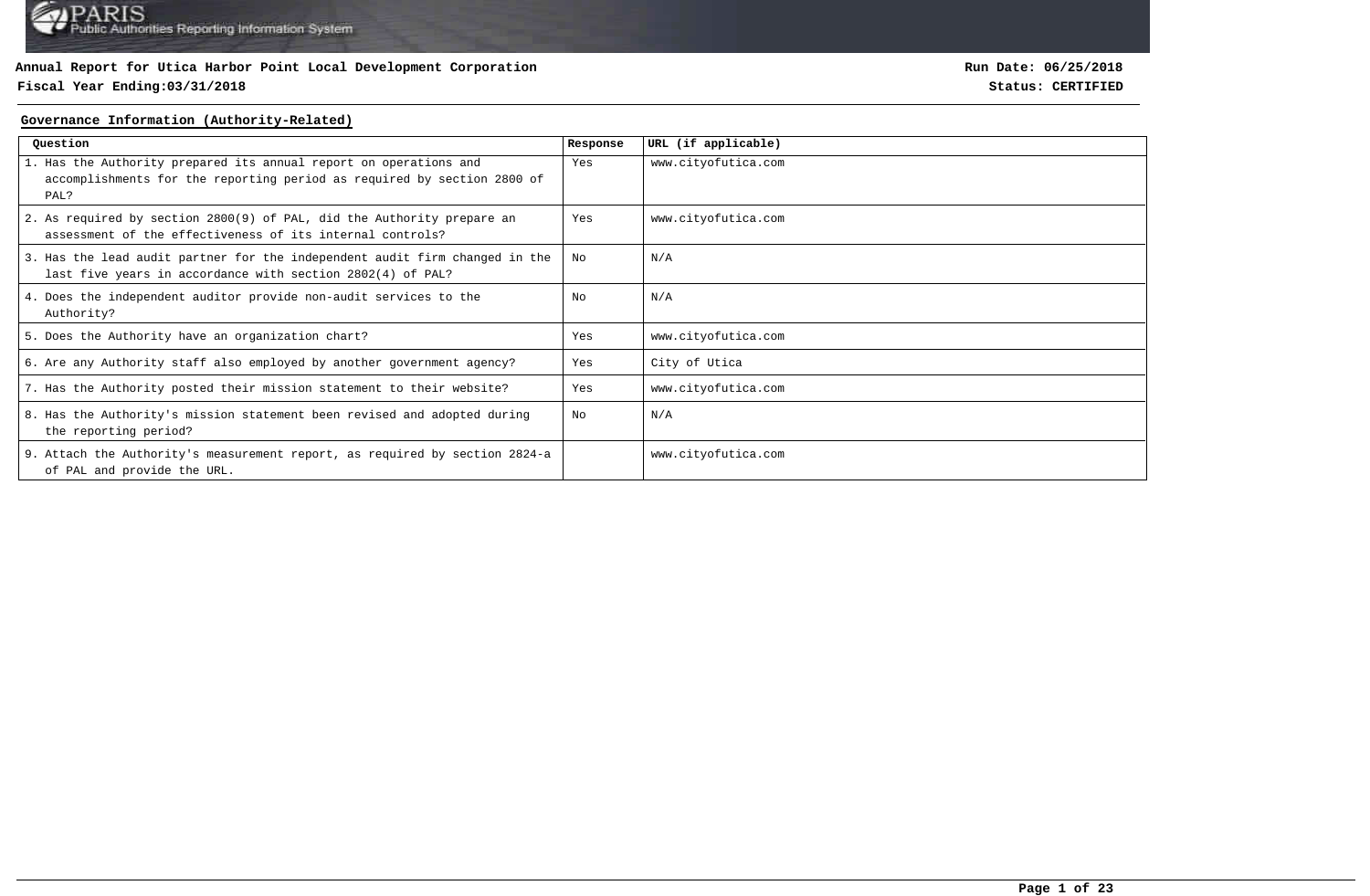# **Fiscal Year Ending:03/31/2018 Status: CERTIFIED**

**Run Date: 06/25/2018**

### **Governance Information (Board-Related)**

| Question                                                                                                                                                   | Response | URL                 |
|------------------------------------------------------------------------------------------------------------------------------------------------------------|----------|---------------------|
| 1. Has the Board established a Governance Committee in accordance with Section 2824(7) Yes<br>of PAL?                                                      |          | N/A                 |
| 2. Has the Board established an Audit Committee in accordance with Section 2824(4) of<br>PAL?                                                              | Yes      | N/A                 |
| 3. Has the Board established Finance Committee in accordance with Section 2824(8) of<br>PAL?                                                               | Yes      | N/A                 |
| 4. Provide a URL link where a list of Board committees can be found (including the<br>name of the committee and the date established):                     |          | www.cityofutica.com |
| 5. Does the majority of the Board meet the independence requirements of Section<br>2825(2) of PAL?                                                         | Yes      | N/A                 |
| 6. Provide a URL link to the minutes of the Board and committee meetings held during<br>the covered fiscal year                                            |          | www.cityofutica.com |
| 7. Has the Board adopted bylaws and made them available to Board members and staff?                                                                        | Yes      | www.cityofutica.com |
| 8. Has the Board adopted a code of ethics for Board members and staff?                                                                                     | Yes      | www.cityofutica.com |
| 9. Does the Board review and monitor the Authority's implementation of financial and<br>management controls?                                               | Yes      | N/A                 |
| 10. Does the Board execute direct oversight of the CEO and management in accordance<br>with Section 2824(1) of PAL?                                        | Yes      | N/A                 |
| 11. Has the Board adopted policies for the following in accordance with Section 2824(1)<br>of PAL?                                                         |          |                     |
| Salary and Compensation                                                                                                                                    | Yes      | N/A                 |
| Time and Attendance                                                                                                                                        | Yes      | N/A                 |
| Whistleblower Protection                                                                                                                                   | Yes      | N/A                 |
| Defense and Indemnification of Board Members                                                                                                               | Yes      | N/A                 |
| 12. Has the Board adopted a policy prohibiting the extension of credit to Board members Yes<br>and staff in accordance with Section 2824(5) of PAL?        |          | N/A                 |
| 13. Are the Authority's Board members, officers, and staff required to submit financial Yes<br>disclosure forms in accordance with Section 2825(3) of PAL? |          | N/A                 |
| 14. Was a performance evaluation of the board completed?                                                                                                   | Yes      | N/A                 |
| 15. Was compensation paid by the Authority made in accordance with employee or union<br>contracts?                                                         | No       | N/A                 |
| 16. Has the board adopted a conditional/additional compensation policy governing all<br>employees?                                                         | No       |                     |
|                                                                                                                                                            |          |                     |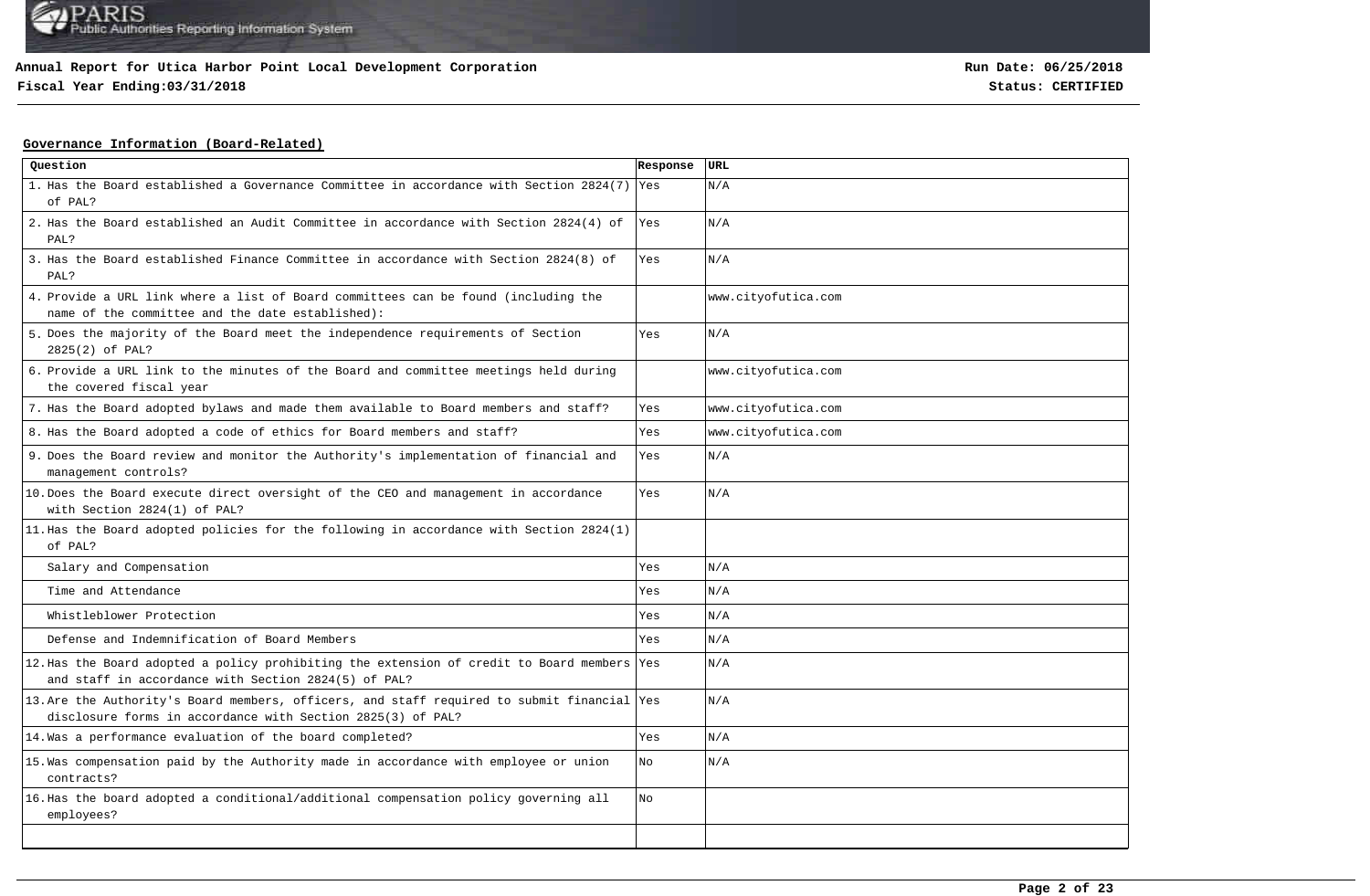### **Annual Report for Utica Harbor Point Local Development Corporation**

# **Fiscal Year Ending:03/31/2018 Status: CERTIFIED**

| Board of Directors Listing                                                                               |                     |                                                                                                          |                       |
|----------------------------------------------------------------------------------------------------------|---------------------|----------------------------------------------------------------------------------------------------------|-----------------------|
| Name                                                                                                     | Benedetto, Diane    | Name                                                                                                     | Pezzolanella, Mike    |
| Chair of Board                                                                                           | No                  | Chair of Board                                                                                           | No                    |
| If yes, Chair designated By.                                                                             |                     | If yes, Chair designated By.                                                                             |                       |
| Term Start Date                                                                                          | 01/11/2017          | Term Start Date                                                                                          | 03/22/2016            |
| Term Expiration Date                                                                                     | Ex-Officio          | Term Expiration Date                                                                                     | Pleasure of Authority |
| Title                                                                                                    | Member - non voting | Title                                                                                                    |                       |
| Has the Board member appointed<br>a designee?                                                            | No                  | Has the Board member appointed<br>a designee?                                                            |                       |
| Designee Name                                                                                            |                     | Designee Name                                                                                            |                       |
| Ex-officio                                                                                               | Yes                 | Ex-officio                                                                                               | No                    |
| Nominated By                                                                                             | Local               | Nominated By                                                                                             | Local                 |
| Appointed By                                                                                             | Local               | Appointed By                                                                                             | Local                 |
| Confirmed by Senate?                                                                                     |                     | Confirmed by Senate?                                                                                     |                       |
| Has the Board member/designee<br>signed the acknowledgement of<br>fiduciary duty?                        | No                  | Has the Board member/designee<br>signed the acknowledgement of<br>fiduciary duty?                        | Yes                   |
| Complied with training<br>requirement of<br>Section 2824?                                                | No                  | Complied with training<br>requirement of<br>Section 2824?                                                | No                    |
| Does the Board<br>member/designee also hold an<br>elected or appointed State gove                        | No                  | Does the Board<br>member/designee also hold an<br>elected or appointed State gove                        | No                    |
| Does the Board<br>member/designee also hold an<br>elected or appointed municipal<br>government position? | No                  | Does the Board<br>member/designee also hold an<br>elected or appointed municipal<br>government position? | No                    |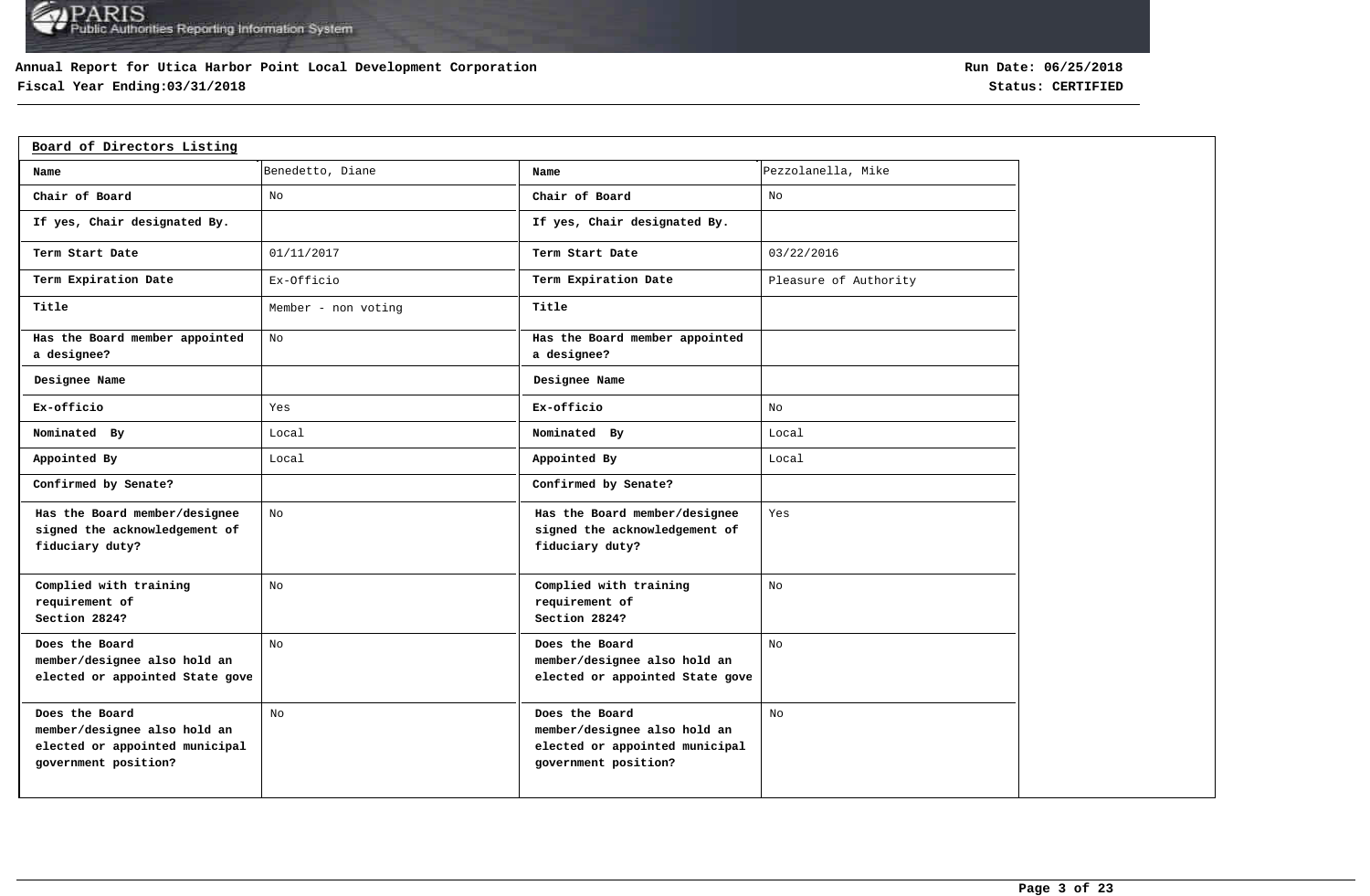### **Annual Report for Utica Harbor Point Local Development Corporation**

# **Fiscal Year Ending:03/31/2018 Status: CERTIFIED**

| Board of Directors Listing                                                                               |                        |                                                                                                          |                       |
|----------------------------------------------------------------------------------------------------------|------------------------|----------------------------------------------------------------------------------------------------------|-----------------------|
| Name                                                                                                     | Gilroy, Jr., Vincent J | Name                                                                                                     | Ervin, Evon           |
| Chair of Board                                                                                           | Yes                    | Chair of Board                                                                                           | No                    |
| If yes, Chair designated By.                                                                             | Local                  | If yes, Chair designated By.                                                                             |                       |
| Term Start Date                                                                                          | 01/02/2012             | Term Start Date                                                                                          | 03/22/2016            |
| Term Expiration Date                                                                                     | Pleasure of Authority  | Term Expiration Date                                                                                     | Pleasure of Authority |
| Title                                                                                                    |                        | Title                                                                                                    |                       |
| Has the Board member appointed<br>a designee?                                                            |                        | Has the Board member appointed<br>a designee?                                                            |                       |
| Designee Name                                                                                            |                        | Designee Name                                                                                            |                       |
| Ex-officio                                                                                               | No                     | Ex-officio                                                                                               | No                    |
| Nominated By                                                                                             | Local                  | Nominated By                                                                                             | Local                 |
| Appointed By                                                                                             | Local                  | Appointed By                                                                                             | Local                 |
| Confirmed by Senate?                                                                                     |                        | Confirmed by Senate?                                                                                     |                       |
| Has the Board member/designee<br>signed the acknowledgement of<br>fiduciary duty?                        | Yes                    | Has the Board member/designee<br>signed the acknowledgement of<br>fiduciary duty?                        | Yes                   |
| Complied with training<br>requirement of<br>Section 2824?                                                | No                     | Complied with training<br>requirement of<br>Section 2824?                                                | Yes                   |
| Does the Board<br>member/designee also hold an<br>elected or appointed State gove                        | No                     | Does the Board<br>member/designee also hold an<br>elected or appointed State gove                        | No                    |
| Does the Board<br>member/designee also hold an<br>elected or appointed municipal<br>government position? | No                     | Does the Board<br>member/designee also hold an<br>elected or appointed municipal<br>government position? | No                    |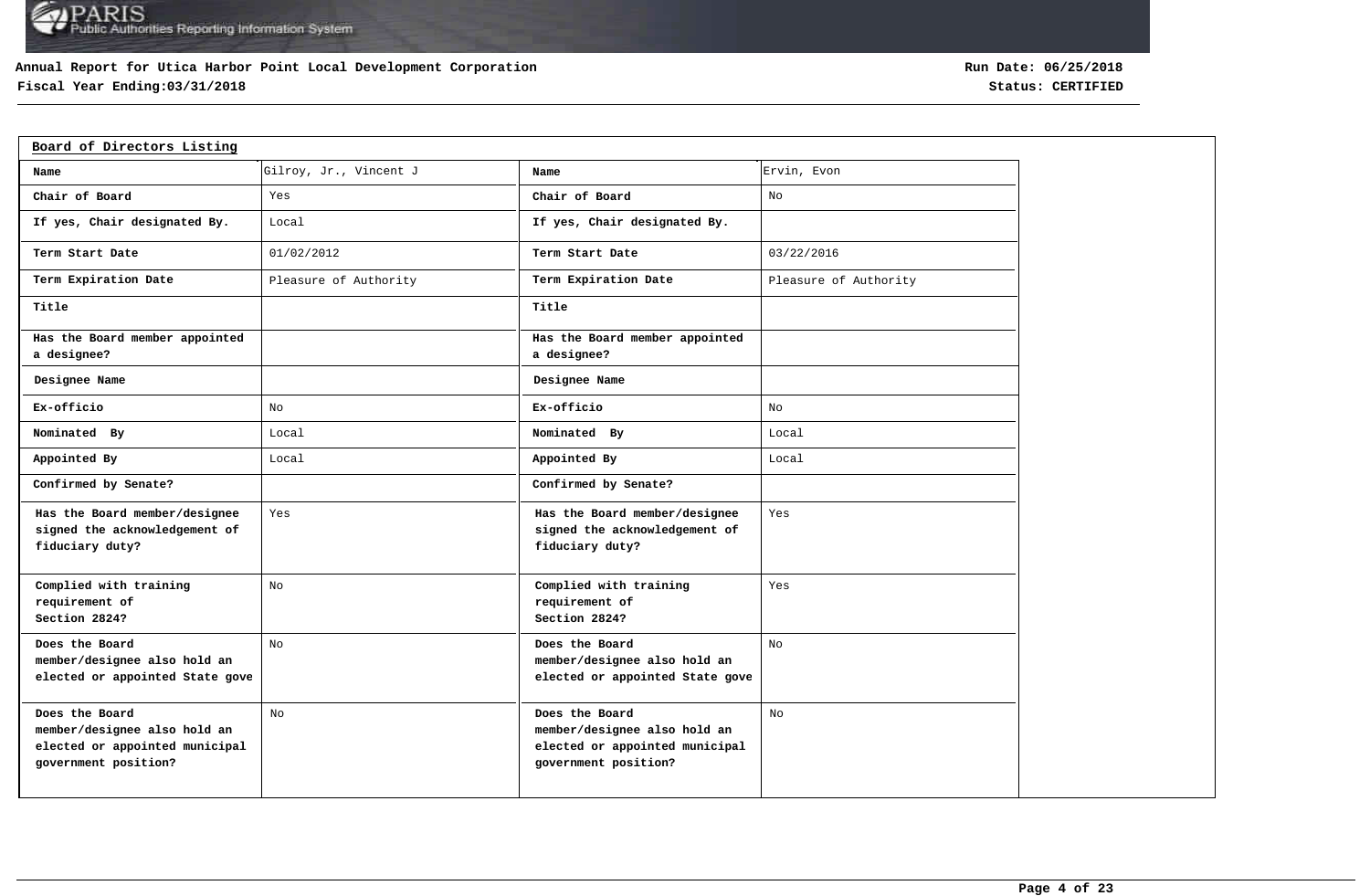### **Annual Report for Utica Harbor Point Local Development Corporation**

# **Fiscal Year Ending:03/31/2018 Status: CERTIFIED**

| Board of Directors Listing                                                                               |                       |                                                                                                          |                       |
|----------------------------------------------------------------------------------------------------------|-----------------------|----------------------------------------------------------------------------------------------------------|-----------------------|
| Name                                                                                                     | Brown-DePass, Mary    | Name                                                                                                     | LoMedico, Jack        |
| Chair of Board                                                                                           | No                    | Chair of Board                                                                                           | No                    |
| If yes, Chair designated By.                                                                             |                       | If yes, Chair designated By.                                                                             |                       |
| Term Start Date                                                                                          | 01/02/2012            | Term Start Date                                                                                          | 03/22/2016            |
| Term Expiration Date                                                                                     | Pleasure of Authority | Term Expiration Date                                                                                     | Pleasure of Authority |
| Title                                                                                                    |                       | Title                                                                                                    |                       |
| Has the Board member appointed<br>a designee?                                                            |                       | Has the Board member appointed<br>a designee?                                                            |                       |
| Designee Name                                                                                            |                       | Designee Name                                                                                            |                       |
| Ex-officio                                                                                               | No                    | Ex-officio                                                                                               | No                    |
| Nominated By                                                                                             | Local                 | Nominated By                                                                                             | Local                 |
| Appointed By                                                                                             | Local                 | Appointed By                                                                                             | Local                 |
| Confirmed by Senate?                                                                                     |                       | Confirmed by Senate?                                                                                     |                       |
| Has the Board member/designee<br>signed the acknowledgement of<br>fiduciary duty?                        | Yes                   | Has the Board member/designee<br>signed the acknowledgement of<br>fiduciary duty?                        | Yes                   |
| Complied with training<br>requirement of<br>Section 2824?                                                | Yes                   | Complied with training<br>requirement of<br>Section 2824?                                                | No                    |
| Does the Board<br>member/designee also hold an<br>elected or appointed State gove                        | No                    | Does the Board<br>member/designee also hold an<br>elected or appointed State gove                        | No                    |
| Does the Board<br>member/designee also hold an<br>elected or appointed municipal<br>government position? | No                    | Does the Board<br>member/designee also hold an<br>elected or appointed municipal<br>government position? | No                    |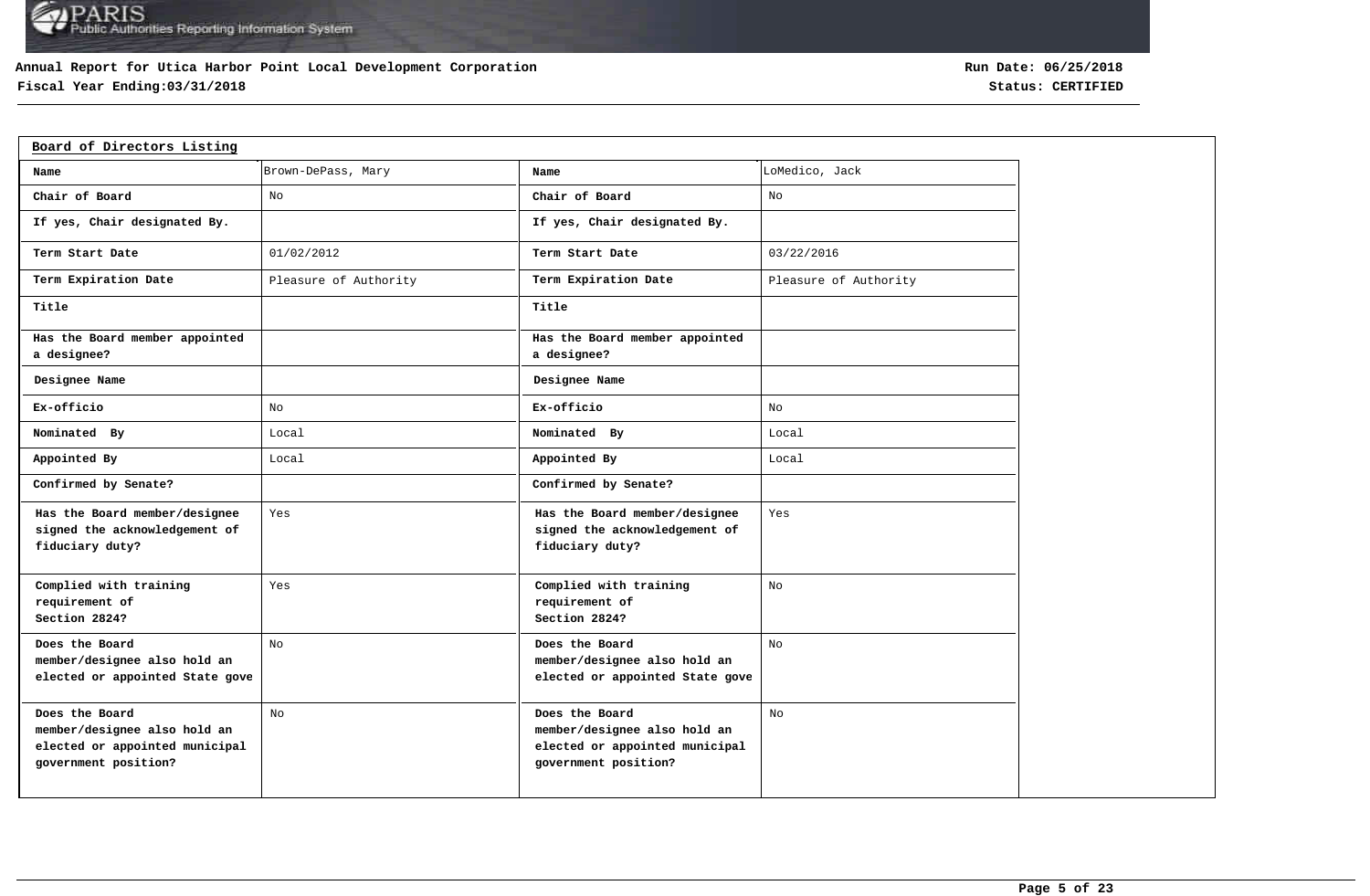### **Annual Report for Utica Harbor Point Local Development Corporation**

# **Fiscal Year Ending:03/31/2018 Status: CERTIFIED**

| Board of Directors Listing                                                                               |                          |                                                                                                          |                       |
|----------------------------------------------------------------------------------------------------------|--------------------------|----------------------------------------------------------------------------------------------------------|-----------------------|
| Name                                                                                                     | Colosimo-Testa, Samantha | Name                                                                                                     | Brodock, Barb         |
| Chair of Board                                                                                           | No                       | Chair of Board                                                                                           | No                    |
| If yes, Chair designated By.                                                                             |                          | If yes, Chair designated By.                                                                             |                       |
| Term Start Date                                                                                          | 01/02/2012               | Term Start Date                                                                                          | 03/22/2016            |
| Term Expiration Date                                                                                     | Ex-Officio               | Term Expiration Date                                                                                     | Pleasure of Authority |
| Title                                                                                                    | Member                   | Title                                                                                                    |                       |
| Has the Board member appointed<br>a designee?                                                            | No                       | Has the Board member appointed<br>a designee?                                                            |                       |
| Designee Name                                                                                            |                          | Designee Name                                                                                            |                       |
| Ex-officio                                                                                               | Yes                      | Ex-officio                                                                                               | No                    |
| Nominated By                                                                                             | Local                    | Nominated By                                                                                             | Local                 |
| Appointed By                                                                                             | Local                    | Appointed By                                                                                             | Local                 |
| Confirmed by Senate?                                                                                     |                          | Confirmed by Senate?                                                                                     |                       |
| Has the Board member/designee<br>signed the acknowledgement of<br>fiduciary duty?                        | Yes                      | Has the Board member/designee<br>signed the acknowledgement of<br>fiduciary duty?                        | Yes                   |
| Complied with training<br>requirement of<br>Section 2824?                                                | Yes                      | Complied with training<br>requirement of<br>Section 2824?                                                | Yes                   |
| Does the Board<br>member/designee also hold an<br>elected or appointed State gove                        | No                       | Does the Board<br>member/designee also hold an<br>elected or appointed State gove                        | No                    |
| Does the Board<br>member/designee also hold an<br>elected or appointed municipal<br>government position? | No                       | Does the Board<br>member/designee also hold an<br>elected or appointed municipal<br>government position? | No                    |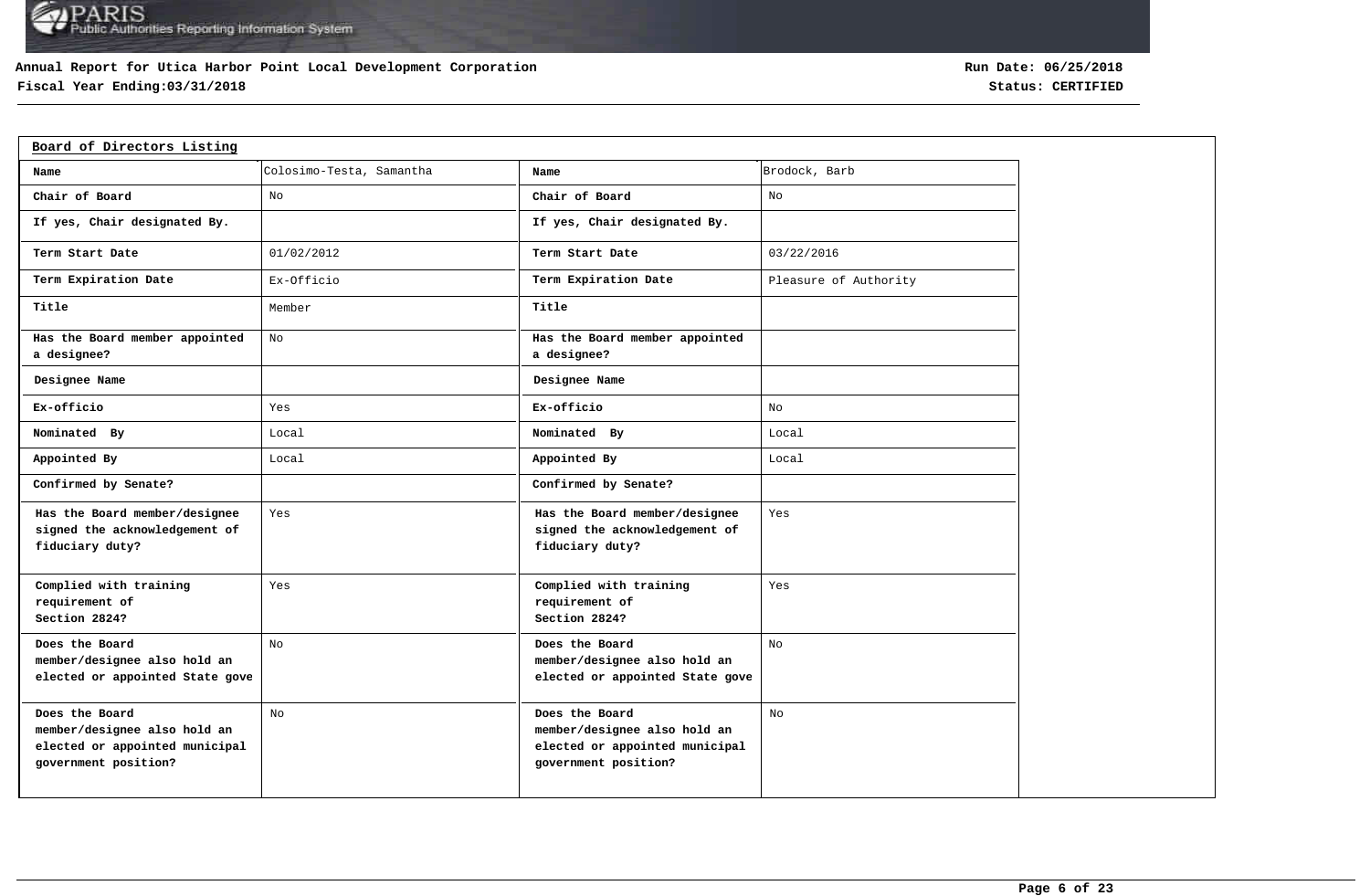### **Annual Report for Utica Harbor Point Local Development Corporation**

# **Fiscal Year Ending:03/31/2018 Status: CERTIFIED**

| Board of Directors Listing                                                                               |               |                                                                                                          |              |
|----------------------------------------------------------------------------------------------------------|---------------|----------------------------------------------------------------------------------------------------------|--------------|
| Name                                                                                                     | Thomas, Brian | Name                                                                                                     | Dimeo, Steve |
| Chair of Board                                                                                           | No            | Chair of Board                                                                                           | No           |
| If yes, Chair designated By.                                                                             |               | If yes, Chair designated By.                                                                             |              |
| Term Start Date                                                                                          | 01/02/2012    | Term Start Date                                                                                          | 01/02/2012   |
| Term Expiration Date                                                                                     | Ex-Officio    | Term Expiration Date                                                                                     | Ex-Officio   |
| Title                                                                                                    | Member        | Title                                                                                                    | Member       |
| Has the Board member appointed<br>a designee?                                                            | No            | Has the Board member appointed<br>a designee?                                                            | No           |
| Designee Name                                                                                            |               | Designee Name                                                                                            |              |
| Ex-officio                                                                                               | Yes           | Ex-officio                                                                                               | Yes          |
| Nominated By                                                                                             | Local         | Nominated By                                                                                             | Local        |
| Appointed By                                                                                             | Local         | Appointed By                                                                                             | Local        |
| Confirmed by Senate?                                                                                     |               | Confirmed by Senate?                                                                                     |              |
| Has the Board member/designee<br>signed the acknowledgement of<br>fiduciary duty?                        | Yes           | Has the Board member/designee<br>signed the acknowledgement of<br>fiduciary duty?                        | Yes          |
| Complied with training<br>requirement of<br>Section 2824?                                                | Yes           | Complied with training<br>requirement of<br>Section 2824?                                                | No           |
| Does the Board<br>member/designee also hold an<br>elected or appointed State gove                        | No            | Does the Board<br>member/designee also hold an<br>elected or appointed State gove                        | No           |
| Does the Board<br>member/designee also hold an<br>elected or appointed municipal<br>government position? | No            | Does the Board<br>member/designee also hold an<br>elected or appointed municipal<br>government position? | No           |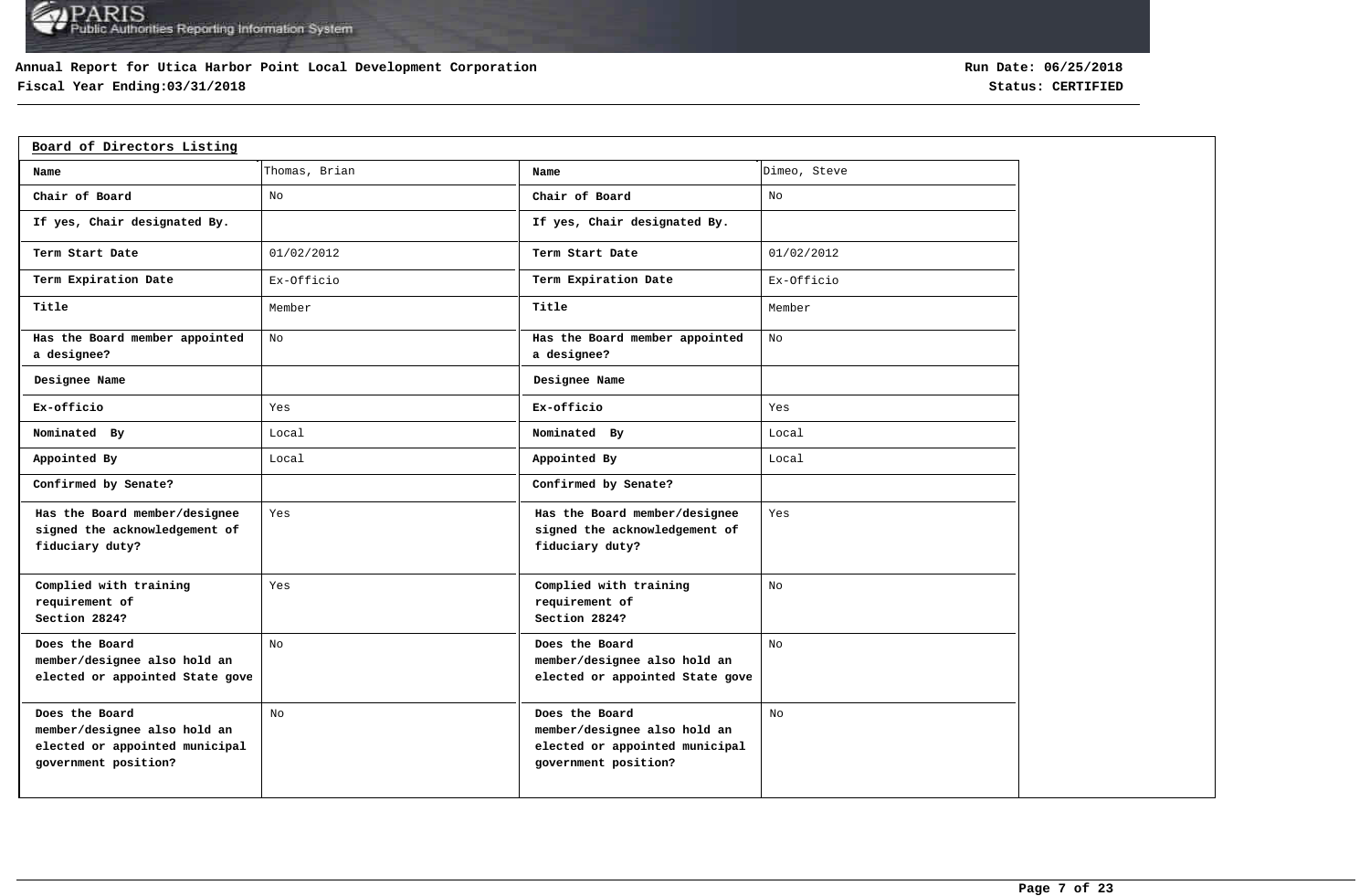**Fiscal Year Ending:03/31/2018 Status: CERTIFIED**

# **Staff Listing**

| Name    | Title                   | Group       | Department | Union | Barga- | $ $ Full   | Exempt Base |            | Actual    | Over        | Performance Extra Pay |   | Other       | Total   | Individual               | If yes, Is |
|---------|-------------------------|-------------|------------|-------|--------|------------|-------------|------------|-----------|-------------|-----------------------|---|-------------|---------|--------------------------|------------|
|         |                         |             |            | Name  | ining  | Time/      |             | Annualized | salary    | time        | Bonus                 |   | Compensa    | Compens | also paid by the payment |            |
|         |                         |             | Subsidiary |       | Unit   | Part       |             | Salary     | paid to   | paid by     |                       |   | tion/Allo   | -ation  | another                  | made by a  |
|         |                         |             |            |       |        | Time       |             |            | the       | Authority   |                       |   | wances/Ad   |         | entity to                | State or   |
|         |                         |             |            |       |        |            |             |            | Individua |             |                       |   | justments   |         | perform the              | local      |
|         |                         |             |            |       |        |            |             |            |           |             |                       |   |             |         | work of the              | government |
|         |                         |             |            |       |        |            |             |            |           |             |                       |   |             |         | Authority                |            |
| Spaeth, | Economic                | Operational | Urban &    |       |        | ${\rm FT}$ | No          | 0.00       | 0         | $\mathbf 0$ | 0                     | 0 | $\mathbf 0$ | 0       | Yes                      | Yes        |
| Jack    | Developmen              |             | Economic   |       |        |            |             |            |           |             |                       |   |             |         |                          |            |
|         | t Program               |             | Developmen |       |        |            |             |            |           |             |                       |   |             |         |                          |            |
|         | Specialist              |             |            |       |        |            |             |            |           |             |                       |   |             |         |                          |            |
| Thomas, | Commission   Managerial |             | Urban &    |       |        | FT         | No          | 0.00       | 0         | 0           | 0                     | 0 | $\mathbf 0$ | 0       | Yes                      | Yes        |
| Brian   | ler                     |             | Economic   |       |        |            |             |            |           |             |                       |   |             |         |                          |            |
|         |                         |             | Developmen |       |        |            |             |            |           |             |                       |   |             |         |                          |            |
|         |                         |             |            |       |        |            |             |            |           |             |                       |   |             |         |                          |            |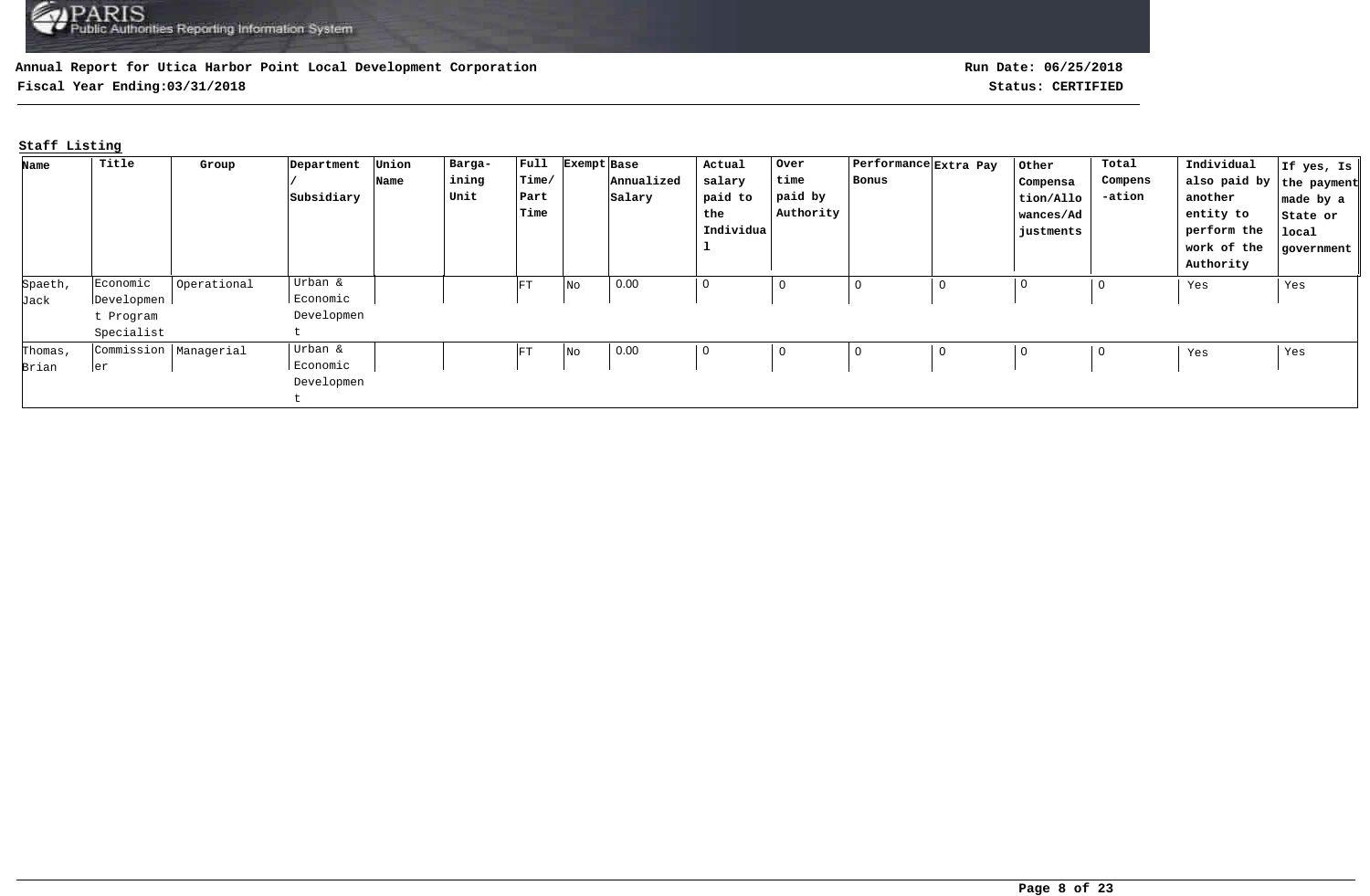**Fiscal Year Ending:03/31/2018 Status: CERTIFIED**

**Run Date: 06/25/2018**

No

### **Benefit Information**

During the fiscal year, did the Authority continue to pay for any of the above mentioned benefits for

#### **Board Members**

| Name                | Title     | Severance | Payment | Club    | Use of    | Personal | Auto Transpo- | Housing | Spousal / | Tuition Multi- |         | None        | Other |
|---------------------|-----------|-----------|---------|---------|-----------|----------|---------------|---------|-----------|----------------|---------|-------------|-------|
|                     |           | Package   | for     | Member- | Corporate | Loans    | rtation       | Allow-  | Dependent | Assist-        | Year    | of          |       |
|                     |           |           | Unused  | ships   | Credit    |          |               | ance    | Life      | ance           | Employ- | These       |       |
|                     |           |           | Leave   |         | Cards     |          |               |         | Insurance |                | ment    | Benefits    |       |
| Gilroy,             | Board of  |           |         |         |           |          |               |         |           |                |         | X           |       |
| Jr.,                | Directors |           |         |         |           |          |               |         |           |                |         |             |       |
| Vincent J           |           |           |         |         |           |          |               |         |           |                |         |             |       |
| Thomas,             | Board of  |           |         |         |           |          |               |         |           |                |         | X           |       |
| Brian               | Directors |           |         |         |           |          |               |         |           |                |         |             |       |
| Dimeo,              | Board of  |           |         |         |           |          |               |         |           |                |         | $\mathbf X$ |       |
| Steve               | Directors |           |         |         |           |          |               |         |           |                |         |             |       |
| Brown-              | Board of  |           |         |         |           |          |               |         |           |                |         | $\mathbf X$ |       |
| DePass,             | Directors |           |         |         |           |          |               |         |           |                |         |             |       |
| Mary                |           |           |         |         |           |          |               |         |           |                |         |             |       |
| Colosimo-           | Board of  |           |         |         |           |          |               |         |           |                |         | X           |       |
| Testa,              | Directors |           |         |         |           |          |               |         |           |                |         |             |       |
| Samantha            |           |           |         |         |           |          |               |         |           |                |         |             |       |
| Benedetto, Board of |           |           |         |         |           |          |               |         |           |                |         | $\mathbf X$ |       |
| Diane               | Directors |           |         |         |           |          |               |         |           |                |         |             |       |
| Pezzolanel Board of |           |           |         |         |           |          |               |         |           |                |         | X           |       |
| la, Mike            | Directors |           |         |         |           |          |               |         |           |                |         |             |       |
| LoMedico,           | Board of  |           |         |         |           |          |               |         |           |                |         | X           |       |
| Jack                | Directors |           |         |         |           |          |               |         |           |                |         |             |       |
| Brodock,            | Board of  |           |         |         |           |          |               |         |           |                |         | X           |       |
| Barb                | Directors |           |         |         |           |          |               |         |           |                |         |             |       |
| Ervin,              | Board of  |           |         |         |           |          |               |         |           |                |         | X           |       |
| Evon                | Directors |           |         |         |           |          |               |         |           |                |         |             |       |

### **Staff**

| Name | Title | Severance | Payment | Club    | Use of    | Personal | Auto   Transpo- | Housing | Spousal   | Tuition Multi- |         | None     | Other |
|------|-------|-----------|---------|---------|-----------|----------|-----------------|---------|-----------|----------------|---------|----------|-------|
|      |       | Package   | for     | Member- | Corporate | Loans    | <b>Trtation</b> | Allow-  | Dependent | Assist-        | Year    | ' of     |       |
|      |       |           | Unused  | ships   | Credit    |          |                 | ance    | Life      | lance          | Employ- | These    |       |
|      |       |           | Leave   |         | Cards     |          |                 |         | Insurance |                | ment    | Benefits |       |

**No Data has been entered by the Authority for this section in PARIS**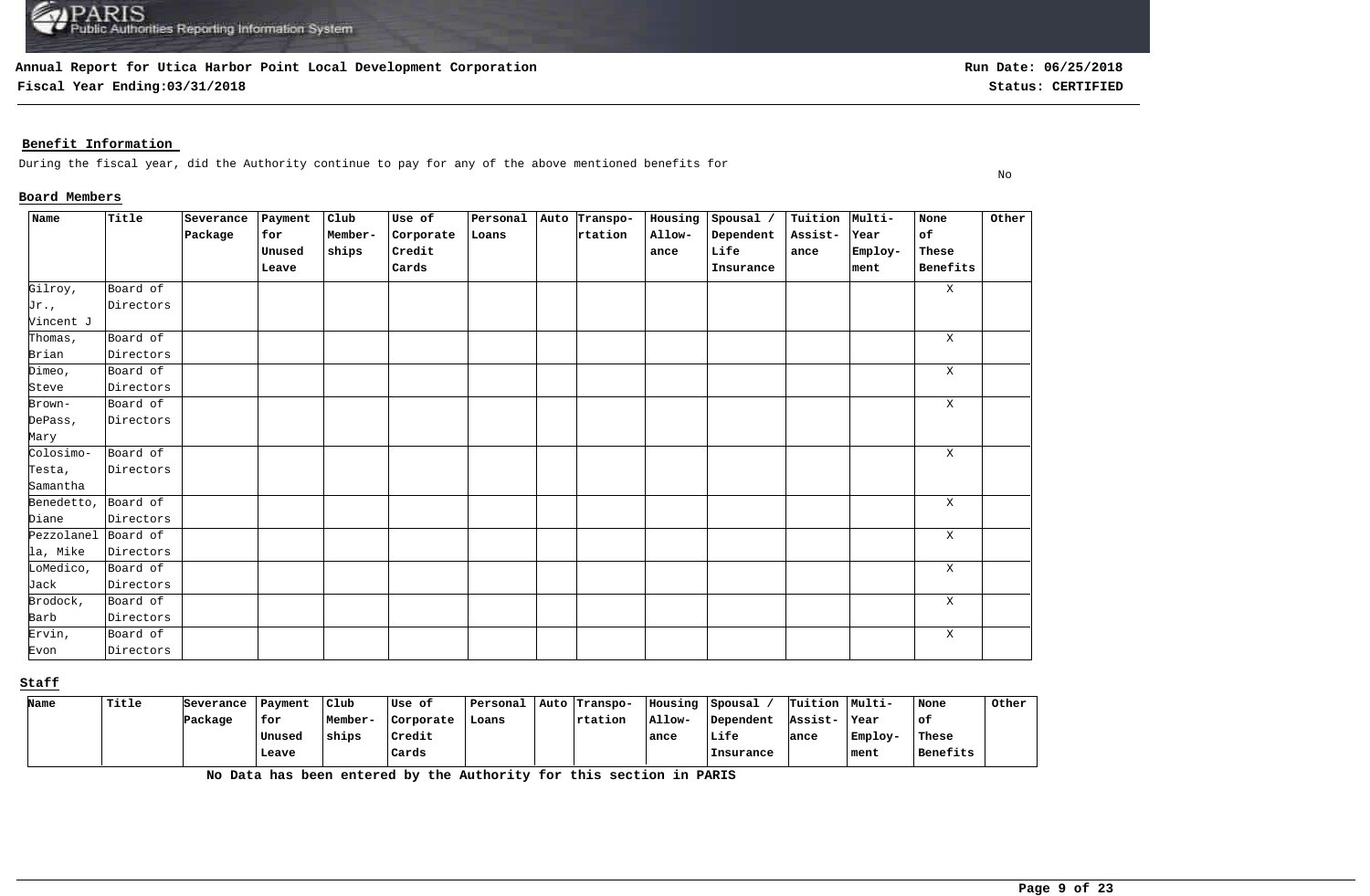#### **Annual Report for Utica Harbor Point Local Development Corporation**

#### **Fiscal Year Ending:03/31/2018 Status: CERTIFIED**

#### **Subsidiary/Component Unit Verification**

Is the list of subsidiaries, as assembled by the Office of the State Comptroller, correct? Yes Are there other subsidiaries or component units of the Authority that are active, not included in the PARIS reports submitted by this Aut No

 **Name of Subsidiary/Component Unit Status Requested Changes** 

#### **Subsidiary/Component Unit Creation**

| Name of Subsidiary/Component Unit     |                  | Establishment      | Entity Purpose |                      |
|---------------------------------------|------------------|--------------------|----------------|----------------------|
|                                       |                  | Date               |                |                      |
| Subsidiary/Component Unit Termination |                  |                    |                |                      |
| Name of Subsidiary/Component Unit     | Termination Date | Termination Reason |                | Proof of Termination |

**No Data has been entered by the Authority for this section in PARIS**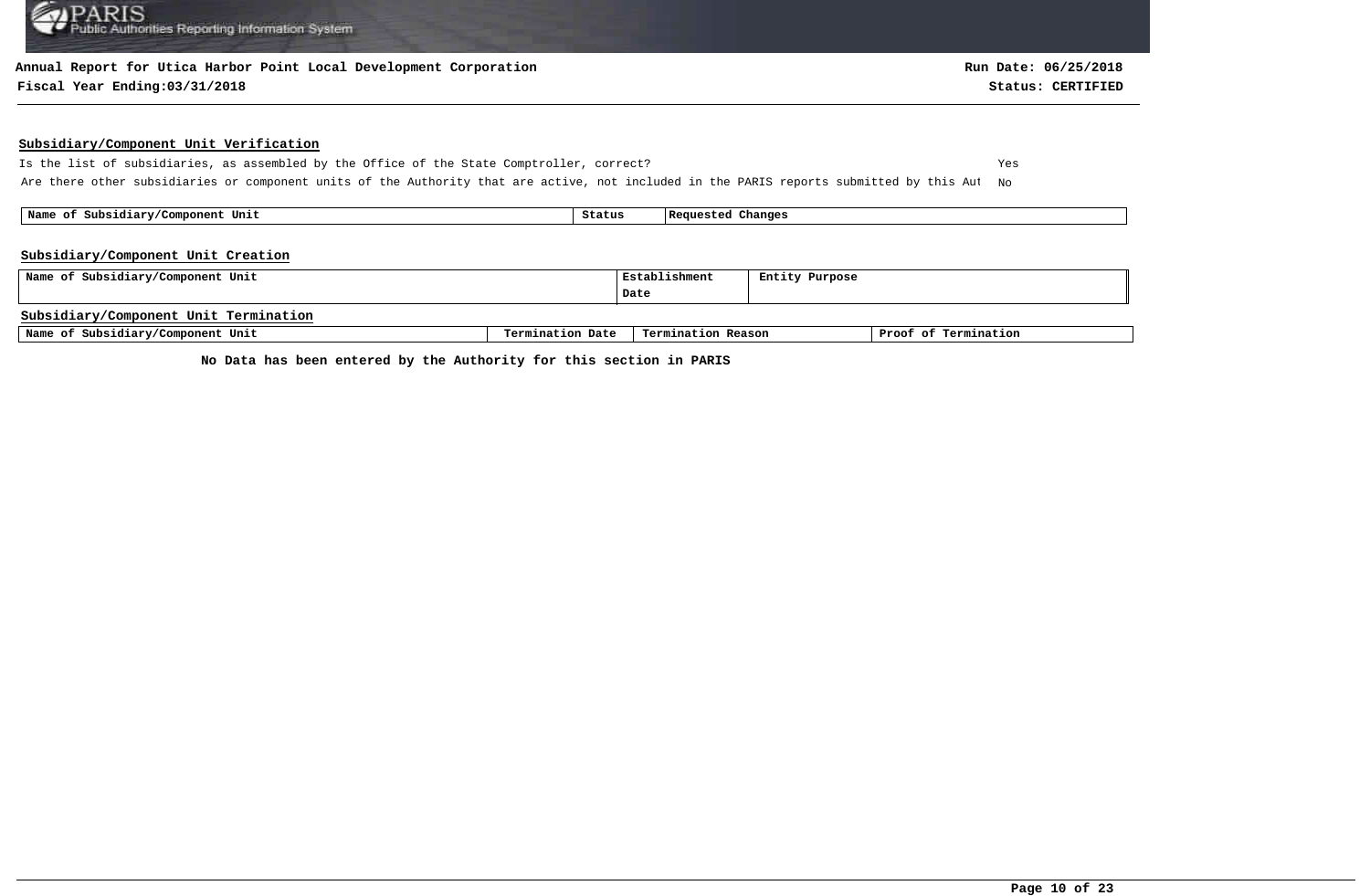**Fiscal Year Ending:03/31/2018 Status: CERTIFIED**

### **Summary Financial Information**

#### **SUMMARY STATEMENT OF NET ASSETS**

#### **Assets**

| Cash and cash equivalents              | \$1   |
|----------------------------------------|-------|
| Investments                            | \$0   |
| Receivables, net                       | \$0   |
| Other assets                           | \$0   |
| Total Current Assets                   | \$1   |
| Noncurrent Assets                      |       |
| Restricted cash and investments        | \$0\$ |
| Long-term receivables, net             | \$0   |
| Other assets                           | \$0   |
| Capital Assets                         |       |
| Land and other nondepreciable property | \$0\$ |
| Buildings and equipment                | \$0   |
| Infrastructure                         | \$0   |
| Accumulated depreciation               | \$0   |
| Net Capital Assets                     | \$0   |
| Total Noncurrent Assets                | \$0   |
| Total Assets                           | \$1   |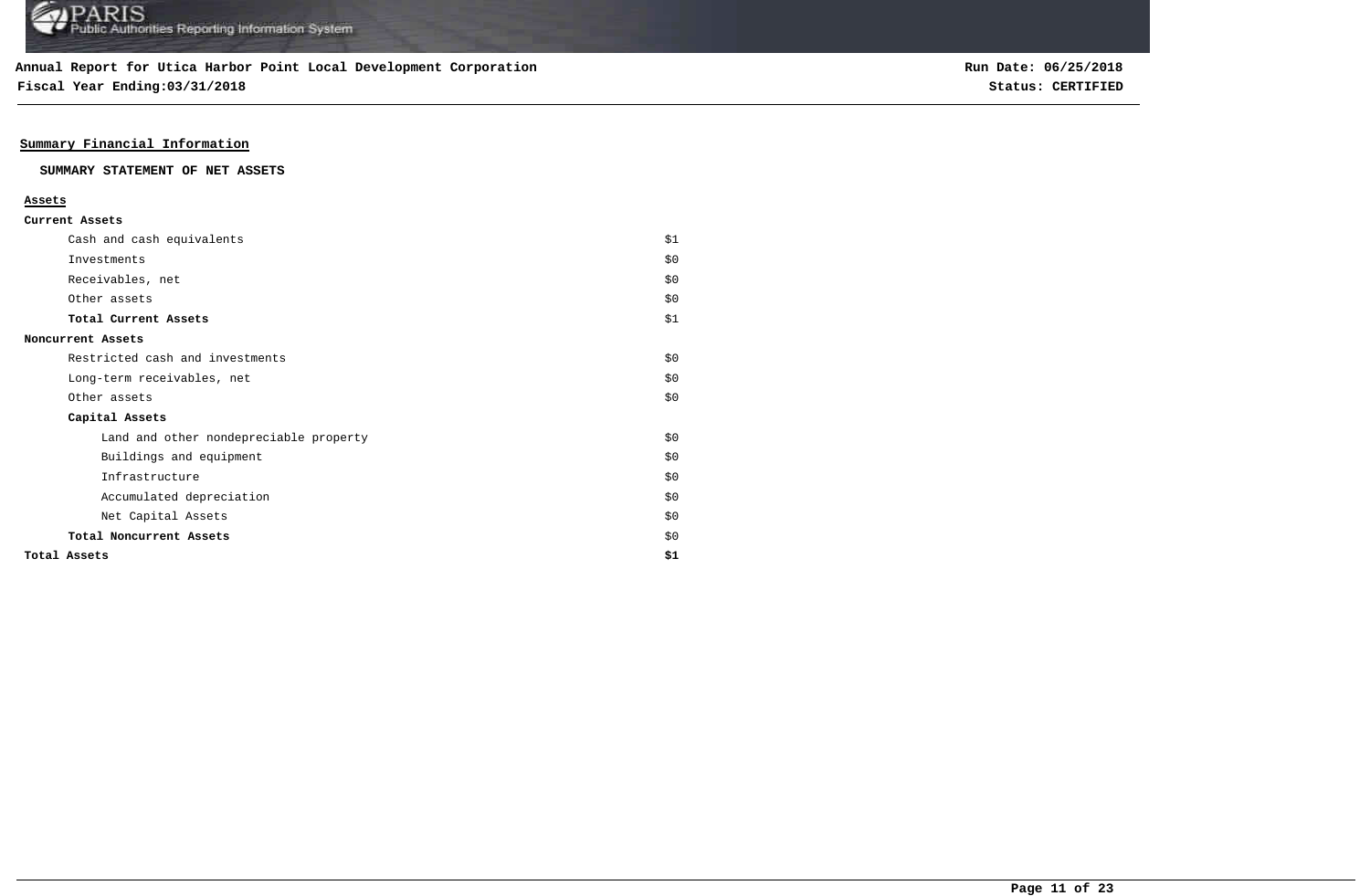**Fiscal Year Ending:03/31/2018 Status: CERTIFIED**

### **Summary Financial Information**

#### **SUMMARY STATEMENT OF NET ASSETS**

### **Liabilities**

| Accounts payable                                | \$1 |
|-------------------------------------------------|-----|
| Pension contribution payable                    | \$0 |
| Other post-employment benefits                  | \$0 |
| Accrued liabilities                             | \$0 |
| Deferred revenues                               | \$0 |
| Bonds and notes payable                         | \$0 |
| Other long-term obligations due within one year | \$0 |
| Total Current Liabilities                       | \$1 |
| Noncurrent Liabilities                          |     |
| Pension contribution payable                    | \$0 |
| Other post-employment benefits                  | \$0 |
| Bonds and notes payable                         | \$0 |
| Long Term Leases                                | \$0 |
| Other long-term obligations                     | \$0 |
| Total Noncurrent Liabilities                    | \$0 |
| Total Liabilities                               | \$1 |
| Net Asset (Deficit)                             |     |
| Net Asset                                       |     |
| Invested in capital assets, net of related debt | \$0 |
| Restricted                                      | \$0 |
| Unrestricted                                    | \$0 |
| Total Net Assets                                | \$0 |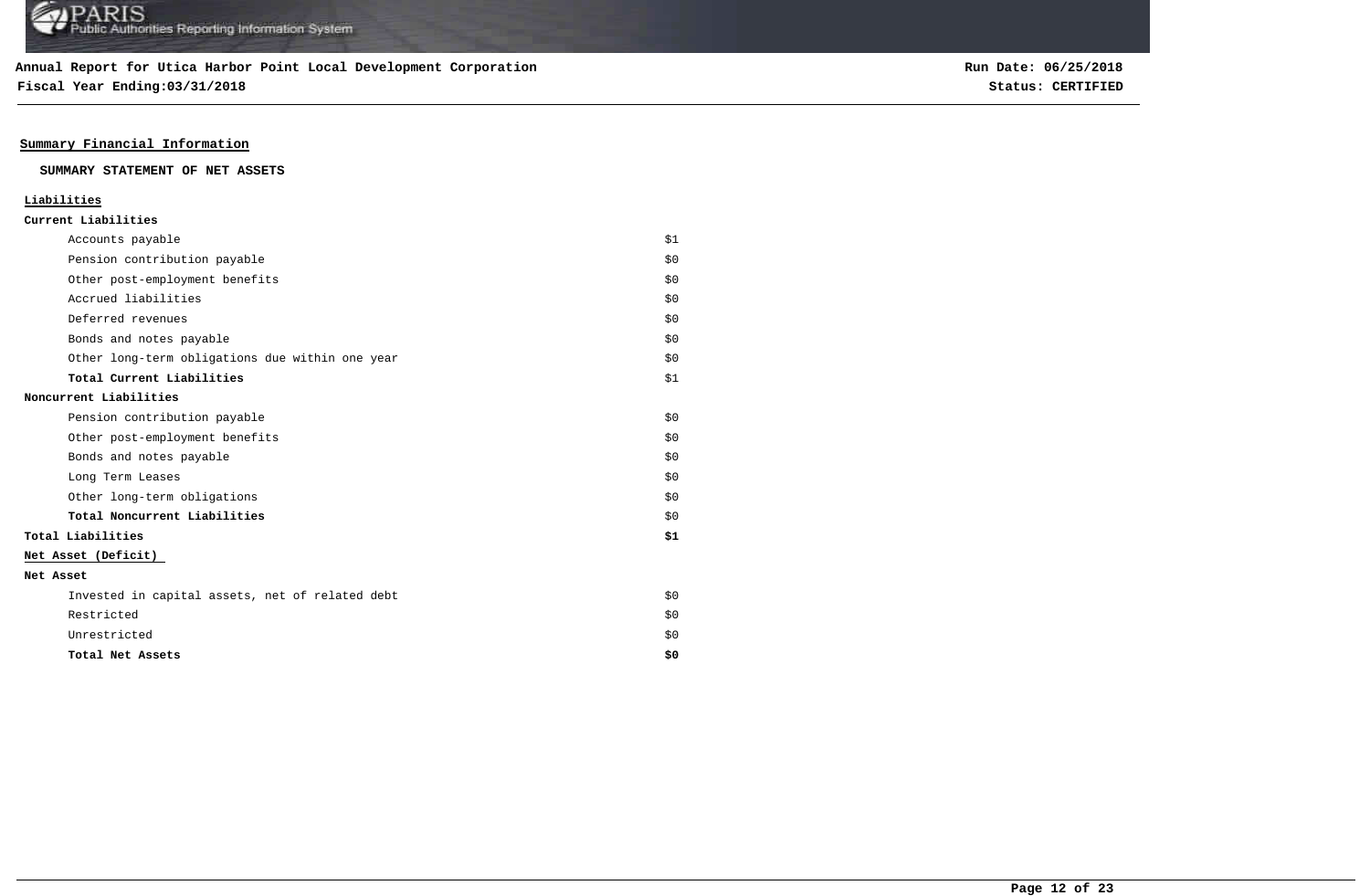### **Annual Report for Utica Harbor Point Local Development Corporation**

**Fiscal Year Ending:03/31/2018 Status: CERTIFIED**

**Run Date: 06/25/2018**

### **Summary Financial Information**

### **SUMMARY STATEMENT OF REVENUE, EXPENSES AND CHANGE IN NET ASSETS**

| Operating Revenues              |     |
|---------------------------------|-----|
| Charges for services            | \$0 |
| Rental & financing income       | \$0 |
| Other operating revenues        | \$0 |
| Total Operating Revenue         | \$0 |
| Operating Expenses              |     |
| Salaries and wages              | \$0 |
| Other employee benefits         | \$0 |
| Professional services contracts | \$0 |
| Supplies and materials          | \$0 |
| Depreciation & amortization     | \$0 |
| Other operating expenses        | \$0 |
| Total Operating Expenses        | \$0 |
| Operating Income (Loss)         | \$0 |
| Nonoperating Revenues           |     |
| Investment earnings             | \$0 |
| State subsidies/grants          | \$0 |
| Federal subsidies/grants        | \$0 |
| Municipal subsidies/grants      | \$0 |
| Public authority subsidies      | \$0 |
| Other nonoperating revenues     | \$0 |
| Total Nonoperating Revenue      | \$0 |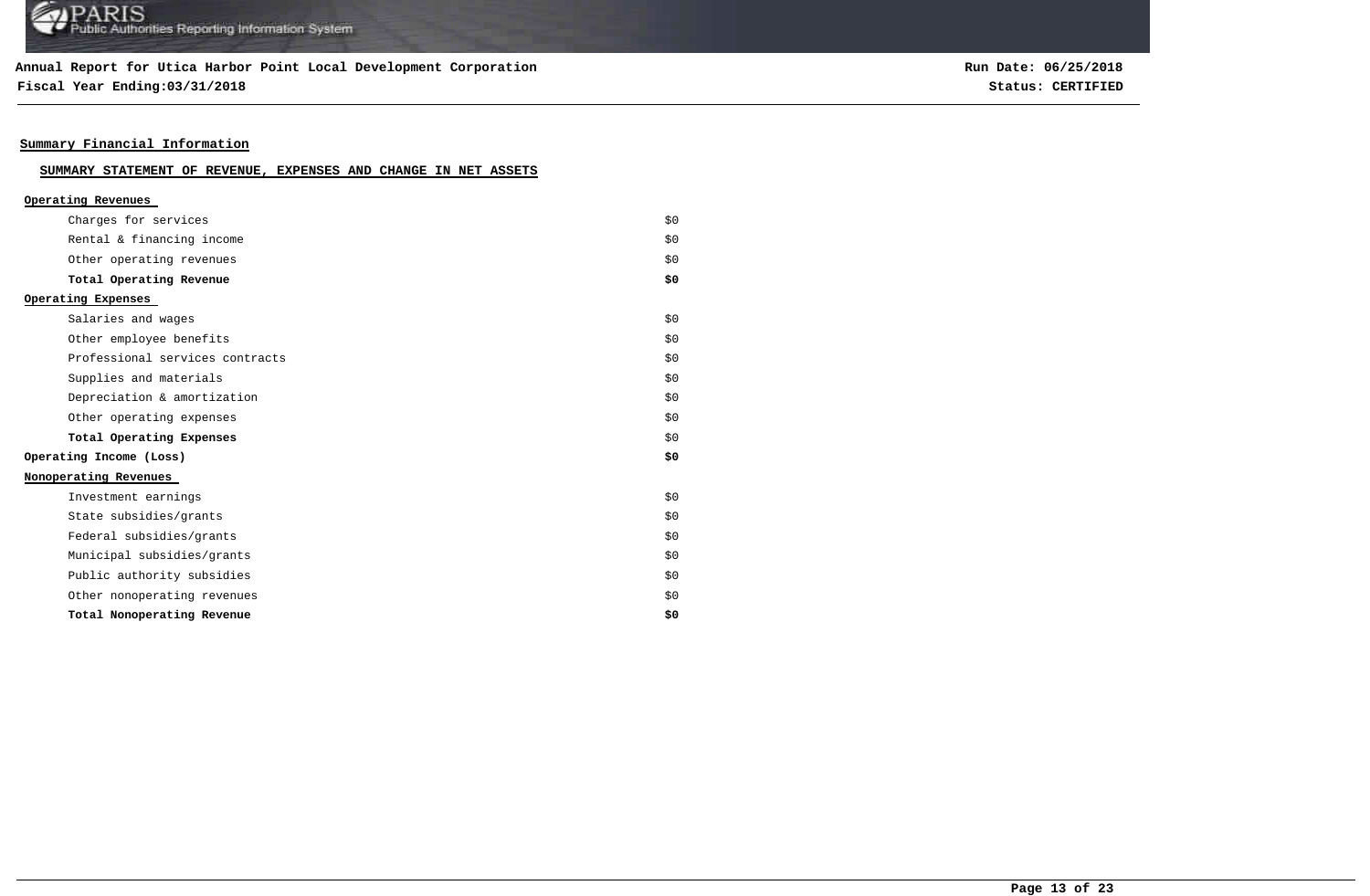**Fiscal Year Ending:03/31/2018 Status: CERTIFIED**

**Run Date: 06/25/2018**

### **Summary Financial Information**

#### **SUMMARY STATEMENT OF REVENUE, EXPENSES AND CHANGE IN NET ASSETS**

#### **Nonoperating Expenses**

| Interest and other financing charges   | \$0 |
|----------------------------------------|-----|
| Subsidies to other public authorities  | \$0 |
| Grants and donations                   | \$0 |
| Other nonoperating expenses            | \$0 |
| Total Nonoperating Expenses            | \$0 |
| Income (Loss) Before Contributions     | \$0 |
| Capital Contributions                  | \$0 |
| Change in net assets                   | \$0 |
| Net assets (deficit) beginning of year | \$0 |
| Other net assets changes               | \$0 |
| Net assets (deficit) at end of year    | \$0 |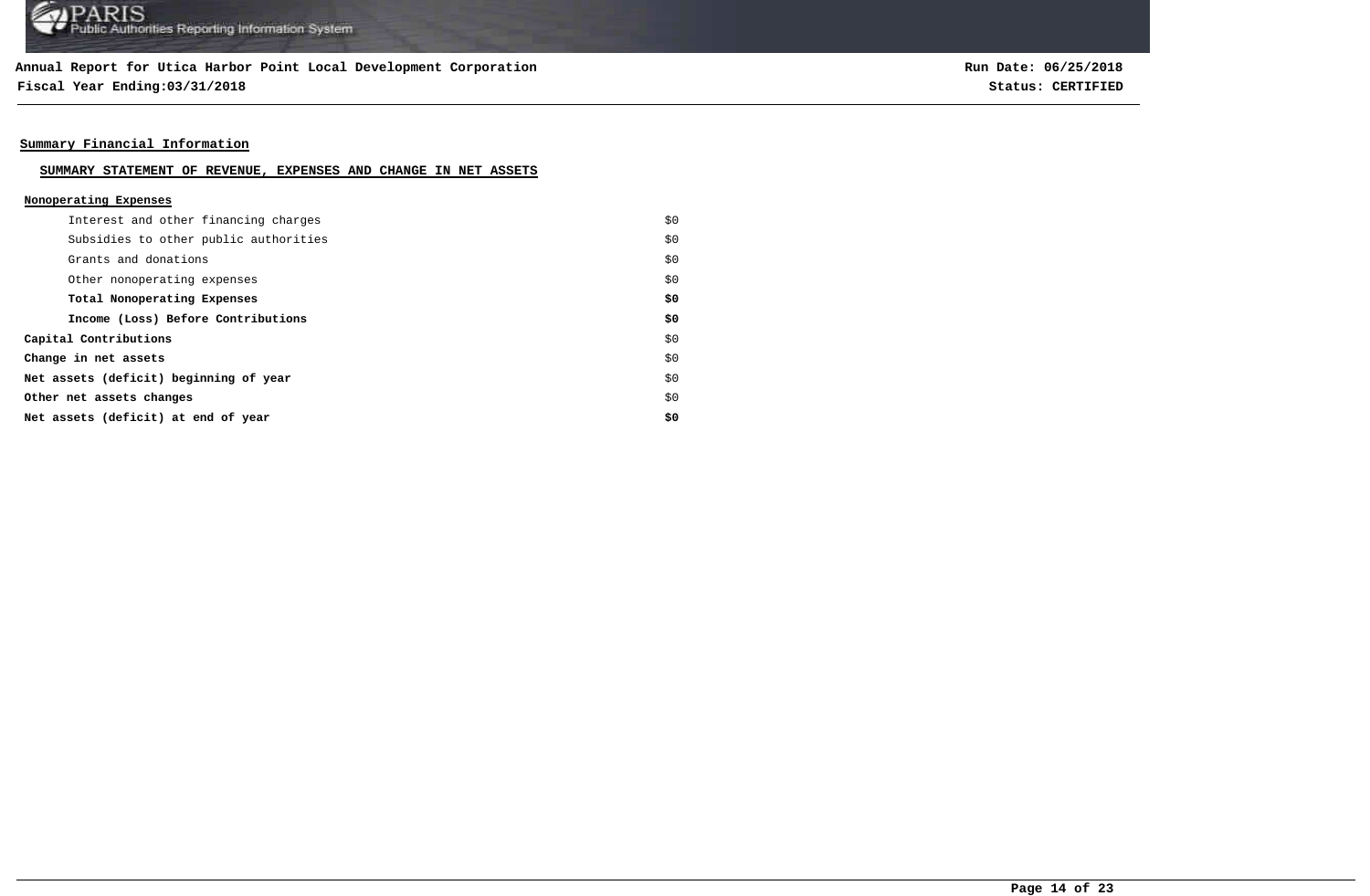# **Fiscal Year Ending:03/31/2018 Status: CERTIFIED**

#### **Current Debt**

| Question                                                                                                          | Response |
|-------------------------------------------------------------------------------------------------------------------|----------|
| 1. Did the Authority have any outstanding debt, including conduit debt, at any point during the reporting period? | No       |
| 2. If yes, has the Authority issued any debt during the reporting period?                                         |          |

#### **New Debt Issuances List by Type of Debt and Program**

**No Data has been entered by the Authority for this section in PARIS**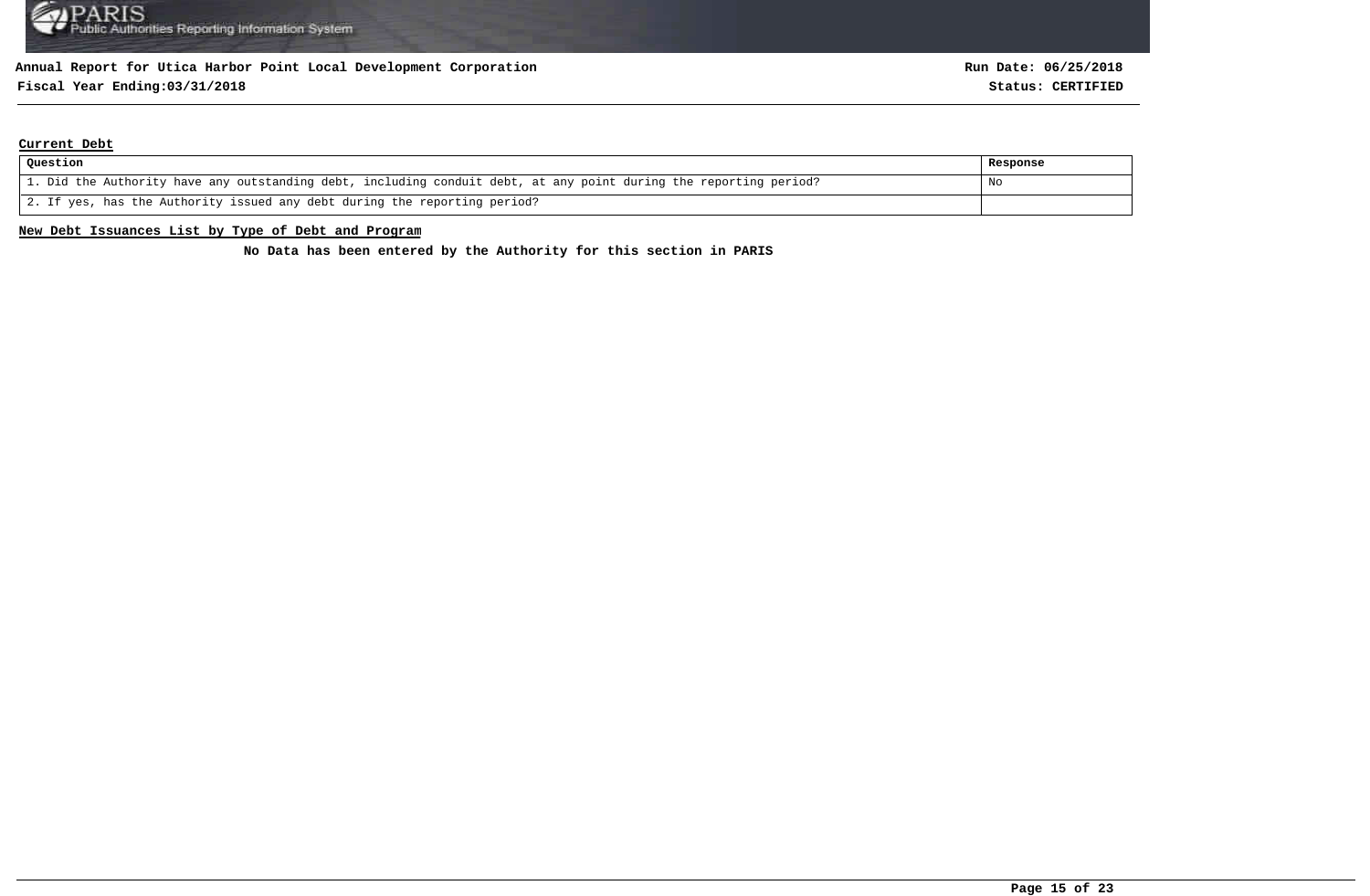

## **Fiscal Year Ending:03/31/2018 Status: CERTIFIED**

### **Schedule of Authority Debt**

| Type of Debt                                                   | Statutory<br>Authorization | Outstanding Start<br>of Fiscal Year | New Debt<br>Issuances | Debt Retired<br>$($ \$) | Outstanding<br>End of |
|----------------------------------------------------------------|----------------------------|-------------------------------------|-----------------------|-------------------------|-----------------------|
|                                                                | (5)                        | (\$)                                | $($ \$)               |                         | Fiscal Year (\$)      |
| State Obligation                                               |                            |                                     |                       |                         |                       |
| State Guaranteed                                               |                            |                                     |                       |                         |                       |
| State Supported                                                |                            |                                     |                       |                         |                       |
| State Contingent Obligation                                    |                            |                                     |                       |                         |                       |
| State Moral Obligation                                         |                            |                                     |                       |                         |                       |
| Authority Debt - General                                       |                            |                                     |                       |                         |                       |
| Obligation                                                     |                            |                                     |                       |                         |                       |
| Authority Debt - General Obligation                            |                            |                                     |                       |                         |                       |
| Authority Debt - Other                                         |                            |                                     |                       |                         |                       |
| Authority Debt - Other                                         |                            |                                     |                       |                         |                       |
| Authority Debt - Revenue                                       |                            |                                     |                       |                         |                       |
| Authority Debt - Revenue                                       |                            |                                     |                       |                         |                       |
| Conduit                                                        |                            |                                     |                       |                         |                       |
| Conduit Debt                                                   |                            |                                     |                       |                         |                       |
|                                                                |                            |                                     |                       |                         |                       |
| Conduit Debt - Pilot Increment Financing<br>Other State-Funded |                            |                                     |                       |                         |                       |
| Other State-Funded                                             |                            |                                     |                       |                         |                       |
|                                                                |                            |                                     |                       |                         |                       |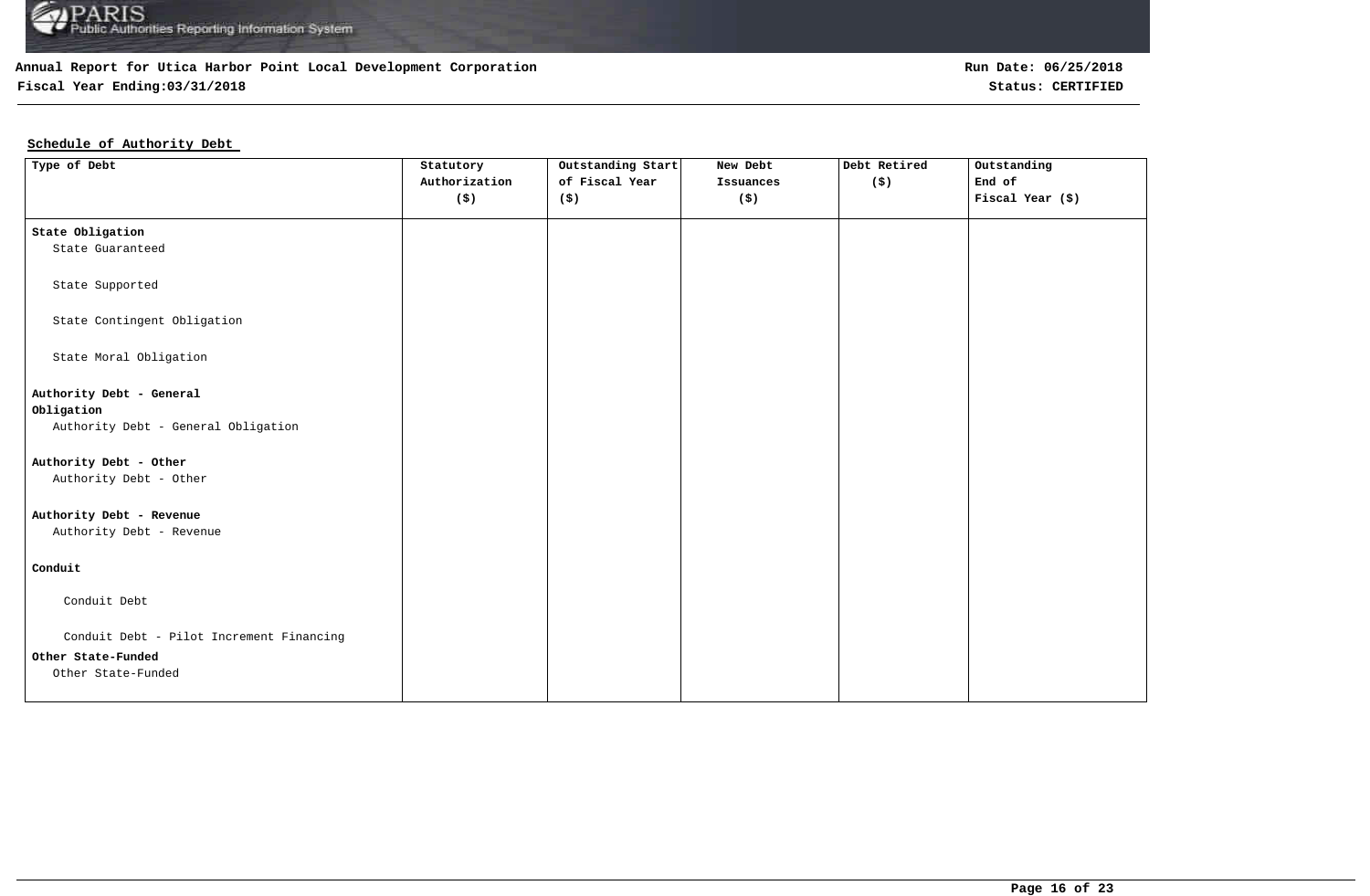

**Annual Report for Utica Harbor Point Local Development Corporation Fiscal Year Ending:03/31/2018 Status: CERTIFIED**

**Run Date: 06/25/2018**

**Real Property Acquisition/Disposal List** 

**This Authority has indicated that it had no real property acquisitions or disposals during the reporting period.**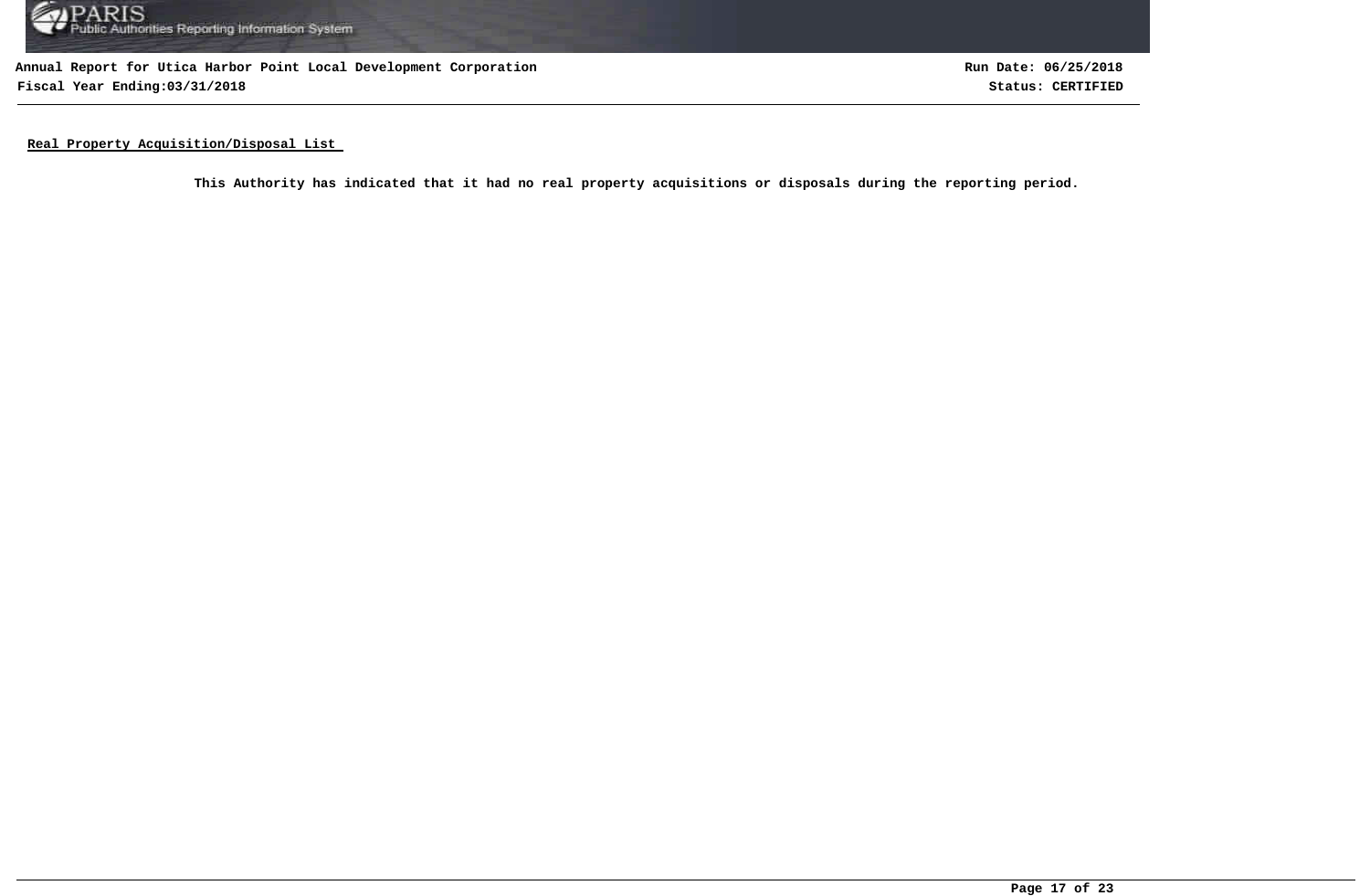

**Annual Report for Utica Harbor Point Local Development Corporation Fiscal Year Ending:03/31/2018 Status: CERTIFIED**

**Run Date: 06/25/2018**

**Personal Property** 

This Authority has indicated that it had no personal property disposals during the reporting period.<br>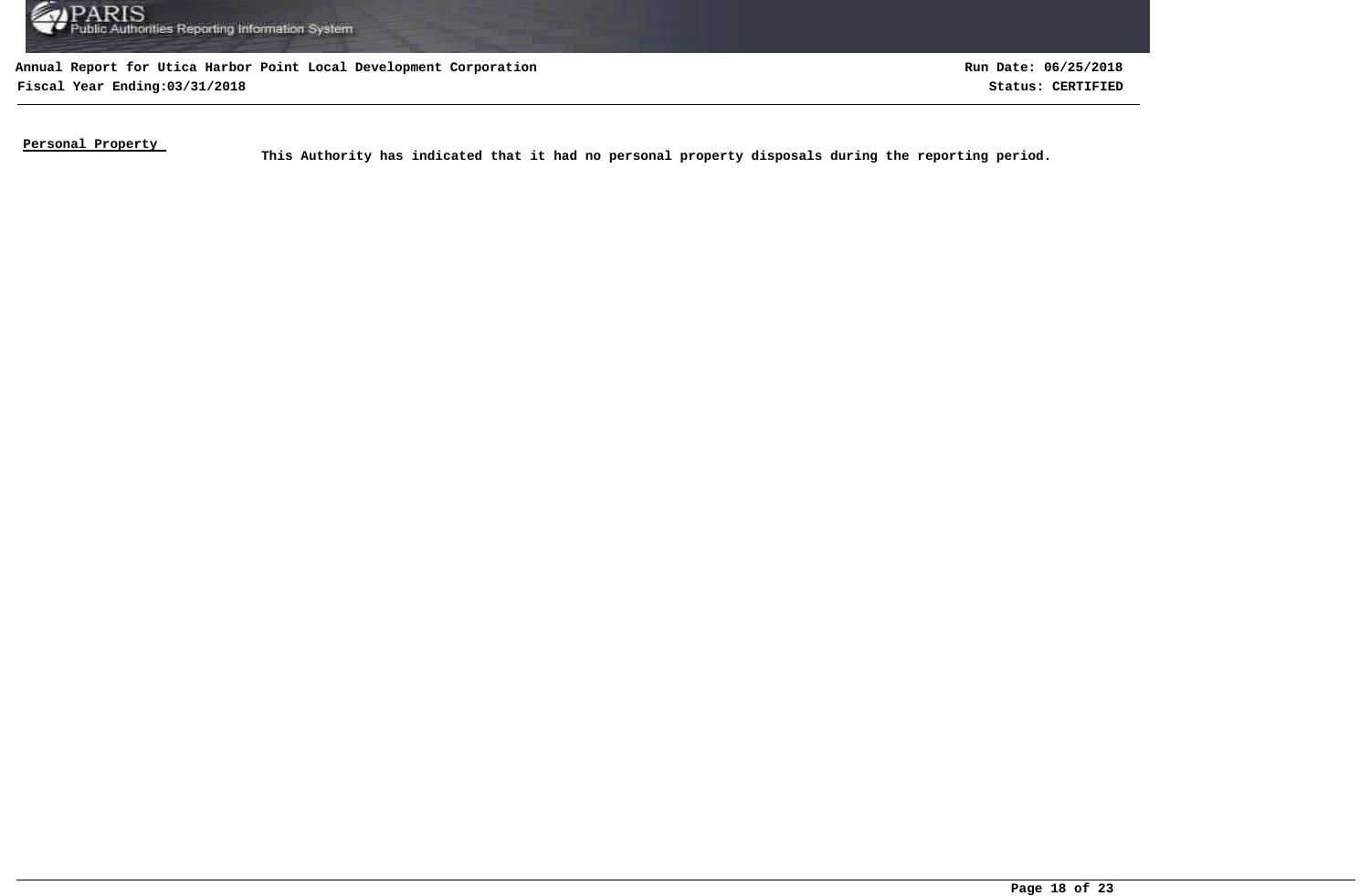### **Fiscal Year Ending:03/31/2018 Status: CERTIFIED**

#### **Property Documents**

| Question                                                                             | Response | URL (if applicable) |
|--------------------------------------------------------------------------------------|----------|---------------------|
| 1. In accordance with Section 2896(3) of PAL, the Authority is required to prepare a | No       |                     |
| report at least annually of all real property of the Authority. Has this report been |          |                     |
| prepared?                                                                            |          |                     |
| 2. Has the Authority prepared policies, procedures, or quidelines regarding the use, | Yes      | www.cityofutica.com |
| awarding, monitoring, and reporting of contracts for the acquisition and disposal of |          |                     |
| property?                                                                            |          |                     |
| 3. In accordance with Section 2896(1) of PAL, has the Authority named a contracting  | Yes      |                     |
| officer who shall be responsible for the Authority's compliance with and enforcement |          |                     |
| of such quidelines?                                                                  |          |                     |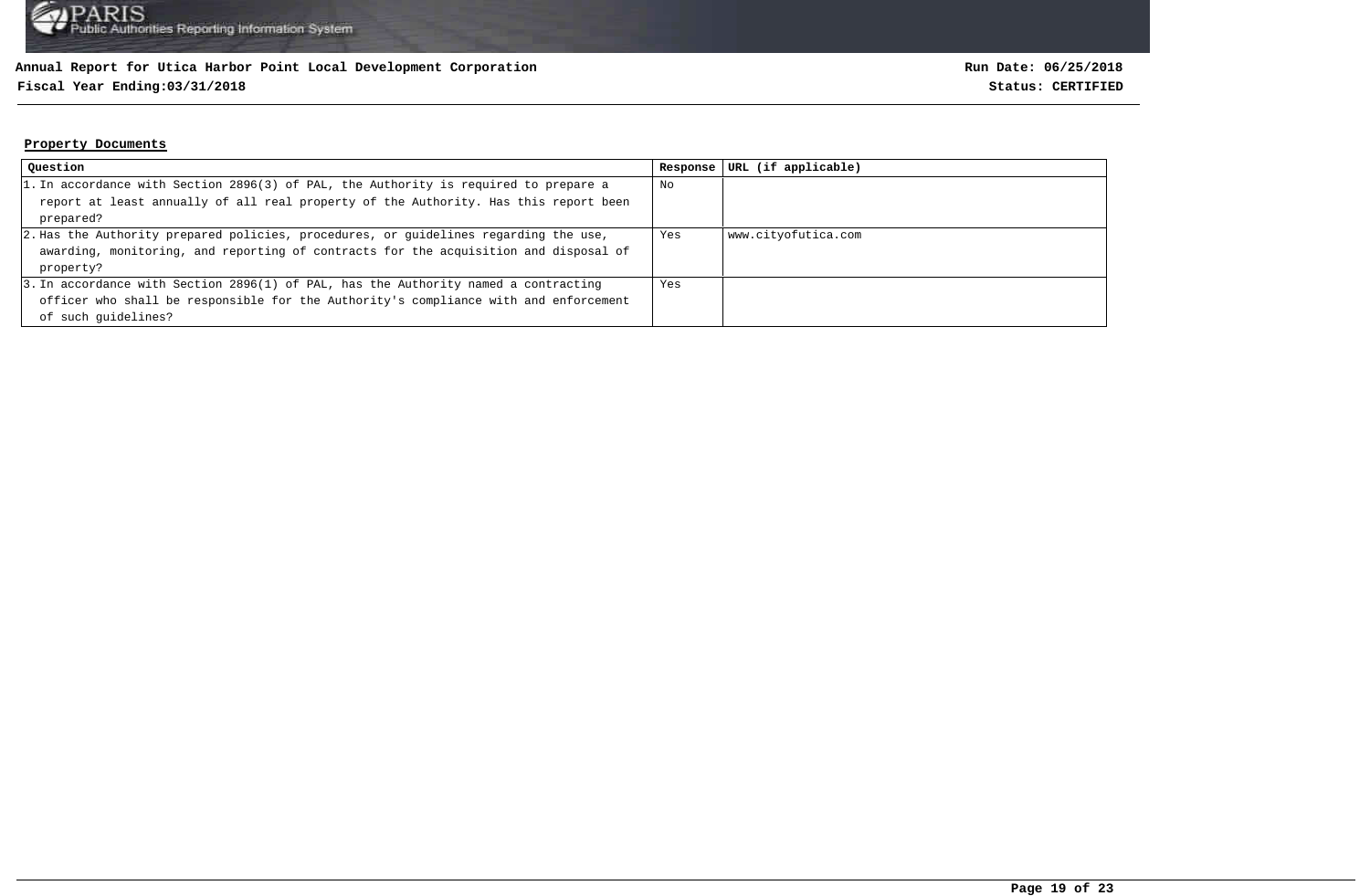

**Fiscal Year Ending:03/31/2018 Status: CERTIFIED**

**Run Date: 06/25/2018**

**Grant Information**

**This Authority has indicated that it did not award any grants during the reporting period.**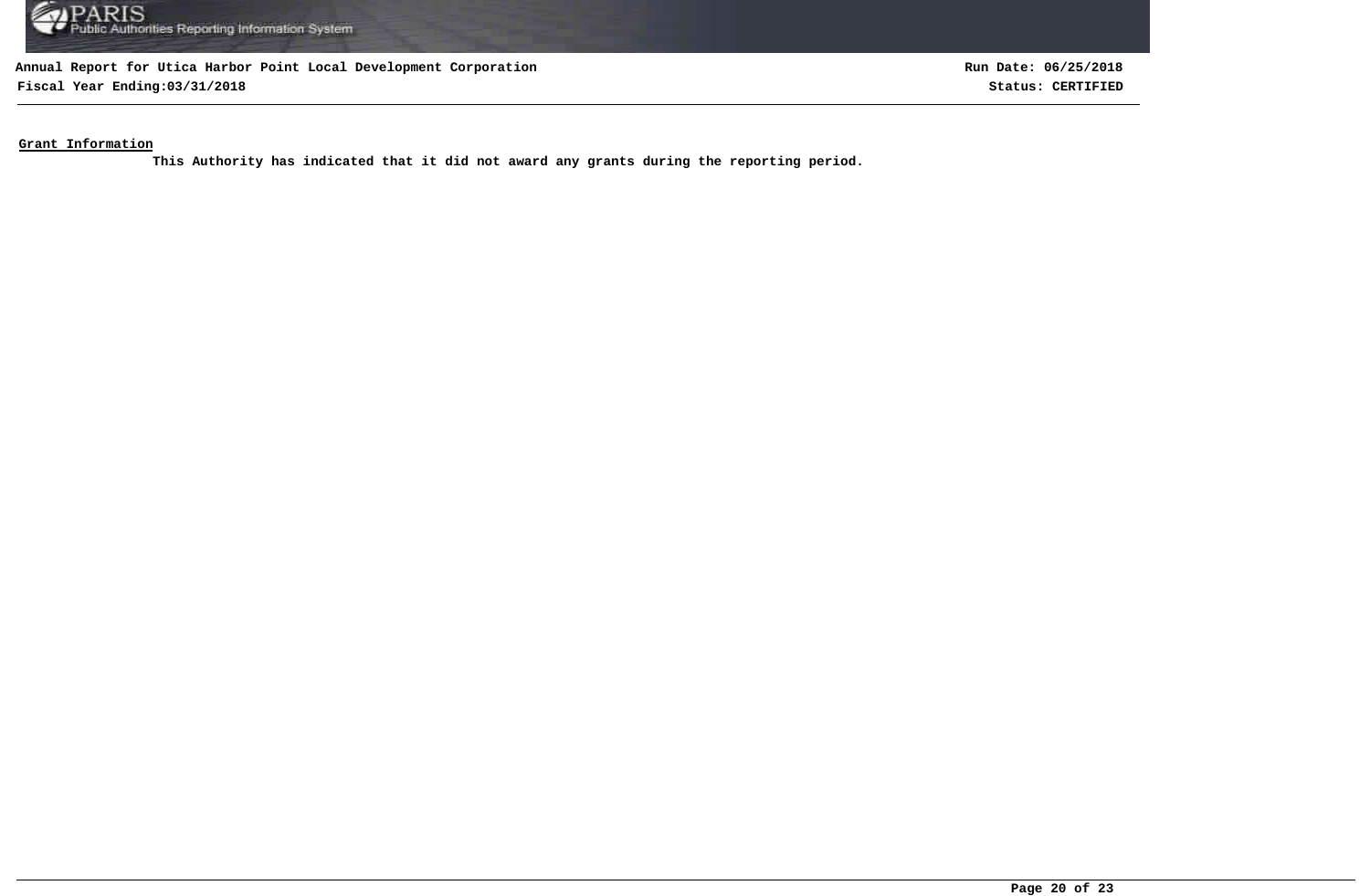

**Fiscal Year Ending:03/31/2018 Status: CERTIFIED**

**Run Date: 06/25/2018**

**Loan Information**

**This Authority has indicated that it did not award any loans during the reporting period.**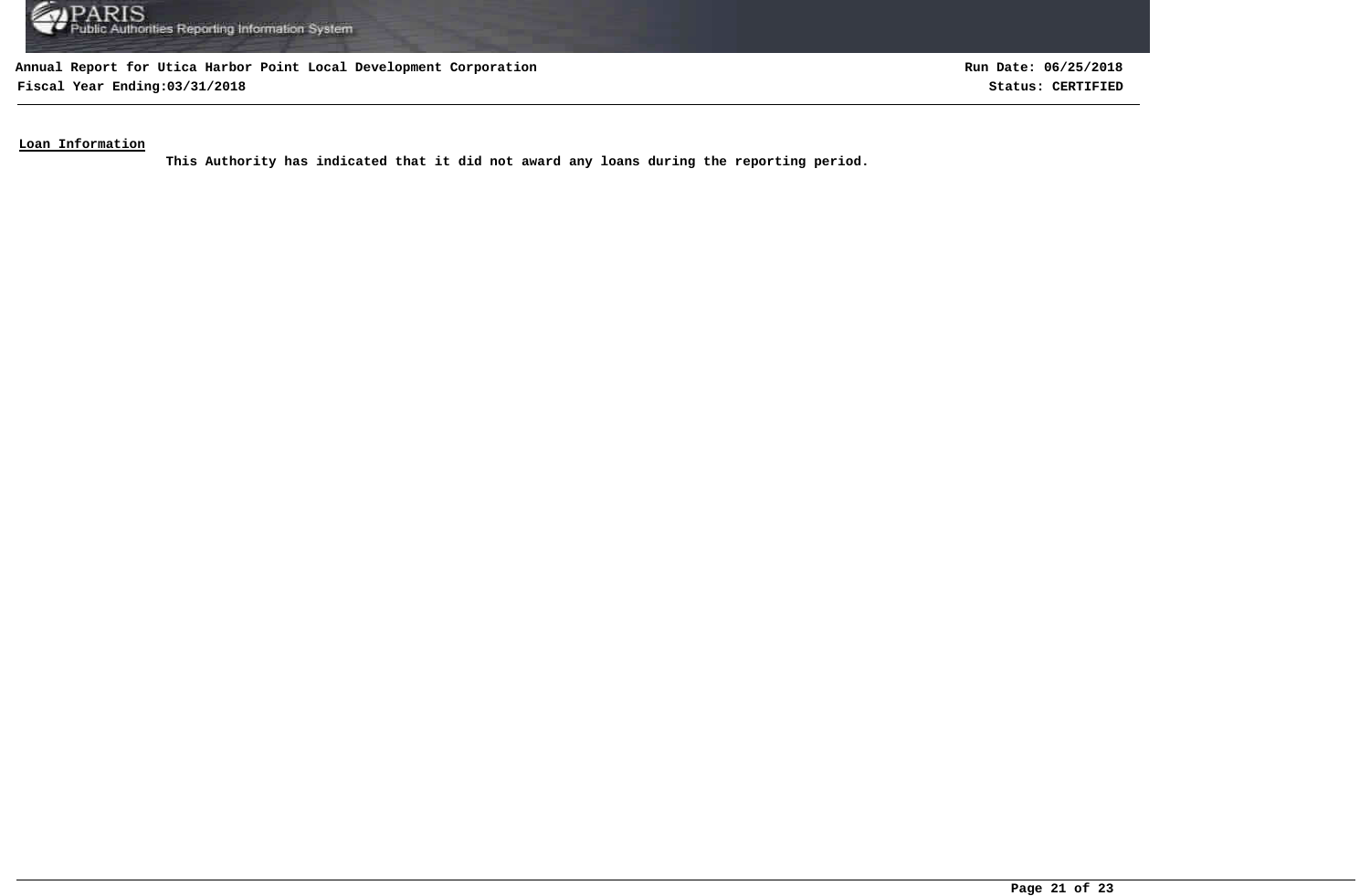

**Fiscal Year Ending:03/31/2018 Status: CERTIFIED**

**Run Date: 06/25/2018**

**Bond Information**

**This Authority has indicated that it did not have any outstanding bonds during the reporting period.**